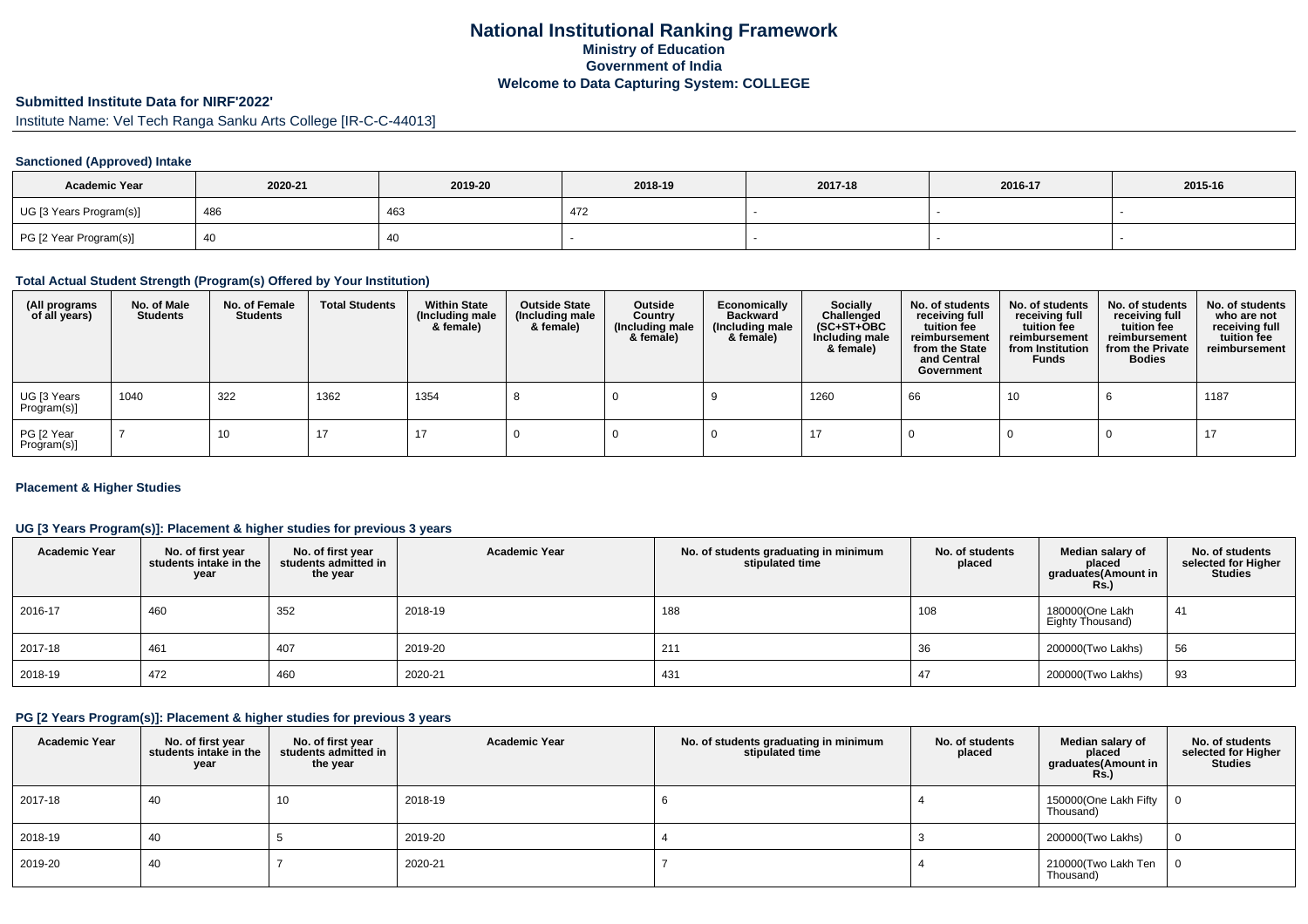## **Financial Resources: Utilised Amount for the Capital expenditure for previous 3 years**

| <b>Academic Year</b>                                                                                 | 2020-21                                                              | 2019-20                                                                               | 2018-19                                             |  |  |  |  |  |  |  |  |  |
|------------------------------------------------------------------------------------------------------|----------------------------------------------------------------------|---------------------------------------------------------------------------------------|-----------------------------------------------------|--|--|--|--|--|--|--|--|--|
|                                                                                                      | <b>Utilised Amount</b>                                               | <b>Utilised Amount</b>                                                                | <b>Utilised Amount</b>                              |  |  |  |  |  |  |  |  |  |
| Annual Capital Expenditure on Academic Activities and Resources (excluding expenditure on buildings) |                                                                      |                                                                                       |                                                     |  |  |  |  |  |  |  |  |  |
| Library                                                                                              | 41363 (Forty One Thousand Three Hundred and Sixty Three<br>Only      | 46500 (Forty Six Thousand Five Hundred only)                                          | $0$ (zero)                                          |  |  |  |  |  |  |  |  |  |
| New Equipment for Laboratories                                                                       | 0 (Zero)                                                             | 3329529 (Thirty Three Lakh Twenty Nine Thousand Five<br>Hundred and twenty Nine Only) | 42000 (Forty Two Thousand)                          |  |  |  |  |  |  |  |  |  |
| Other expenditure on creation of Capital Assets (excluding<br>expenditure on Land and Building)      | 1056289 (Ten Lakh Fifty Six Thousand Two Hundred and<br>Eighty Nine) | 120000 (One Lakh Twenty Thousand Only)                                                | 59165 (Fifty Nine Thousand And One Sixty Five Only) |  |  |  |  |  |  |  |  |  |

# **Financial Resources: Utilised Amount for the Operational expenditure for previous 3 years**

| <b>Academic Year</b>                                                                                                                                                                           | 2020-21                                                                               | 2019-20                                                                                      | 2018-19                                                                                     |  |  |  |  |  |  |  |  |
|------------------------------------------------------------------------------------------------------------------------------------------------------------------------------------------------|---------------------------------------------------------------------------------------|----------------------------------------------------------------------------------------------|---------------------------------------------------------------------------------------------|--|--|--|--|--|--|--|--|
|                                                                                                                                                                                                | <b>Utilised Amount</b>                                                                | <b>Utilised Amount</b>                                                                       | <b>Utilised Amount</b>                                                                      |  |  |  |  |  |  |  |  |
| <b>Annual Operational Expenditure</b>                                                                                                                                                          |                                                                                       |                                                                                              |                                                                                             |  |  |  |  |  |  |  |  |
| Salaries (Teaching and Non Teaching staff)                                                                                                                                                     | 14150818 (One Crore Forty One Lakh Fifty Thousand Eight<br>hundred and Eighteen Only) | 19992919 (One Crore Ninety Nine Lakh Ninety Two Thousand<br>Nine Hundred and Nineteen Only ) | 18958697 (One Crore Eighty Nine Lakh Fifty Eight Thousand<br>Six Hundred and Ninety Seven ) |  |  |  |  |  |  |  |  |
| Maintenance of Academic Infrastructure or consumables and<br>other running expenditures(excluding maintenance of hostels<br>and allied services, rent of the building, depreciation cost, etc) | 4540507 (Forty Five lakhs Forty Thousand Five Hundred and<br>Seven)                   | 7884809 (Seventy Eighty Lakhs Eighty Four Thousand Eight<br>Hundred and nine)                | 5624606 (Fifty Six lakhs Twenty Four Thousand Six Hundred<br>and Six)                       |  |  |  |  |  |  |  |  |
| Seminars/Conferences/Workshops                                                                                                                                                                 | 447926 (Four Lakhs Forty Seven Thousand Nine Hundred and<br>Twenty Six Only)          | 497400 (Four Lakhs Ninety Seven Thousand Four Hundred<br>Only)                               | 0 (Zero)                                                                                    |  |  |  |  |  |  |  |  |

## **PCS Facilities: Facilities of physically challenged students**

| 1. Do your institution buildings have Lifts/Ramps?                                                                                                         | Yes, less than 40% of the buildings |
|------------------------------------------------------------------------------------------------------------------------------------------------------------|-------------------------------------|
| 2. Do your institution have provision for walking aids, including wheelchairs and transportation from one building to another for<br>handicapped students? | Yes                                 |
| 3. Do your institution buildings have specially designed toilets for handicapped students?                                                                 | Yes, less than 40% of the buildings |

## **Faculty Details**

| Srno                                              | Name                                                | Age                    | Designation | Gender     | Qualification | <b>Experience (In</b><br>Months) | Currently<br>working with<br>institution? | <b>Joining Date</b>                | <b>Leaving Date</b> | <b>Association type</b> |                             |
|---------------------------------------------------|-----------------------------------------------------|------------------------|-------------|------------|---------------|----------------------------------|-------------------------------------------|------------------------------------|---------------------|-------------------------|-----------------------------|
| <b>M SRIDHAR</b>                                  | 37                                                  | Assistant<br>Professor | Male        | <b>MCA</b> | 37            | Yes                              | 21-06-2018                                | $- -$                              | Regular             | ▵                       | Dr T<br><b>JEYACHANDRAN</b> |
| 54                                                | Dean / Principal /<br>Director / Vice<br>Chancellor | Male                   | Ph.D        | 288        | No            | 08-04-2019                       | $\overline{\phantom{a}}$                  | Regular                            |                     | Dr ANUREKHA             | 50                          |
| Dean / Principal<br>Director / Vice<br>Chancellor | Female                                              | Ph.D                   | 301         | Yes        | 26-07-2012    | $\sim$                           | Regular                                   |                                    | SELVAKUMAR A        | 50                      | Assistant<br>Professor      |
| Male                                              | <b>NET</b>                                          | 241                    | Yes         | 18-08-2015 | $\sim$        | Regular                          | ◡                                         | <b>DRSSN</b><br>CHANDRASEKAR<br>AN | 48                  | Professor               | Male                        |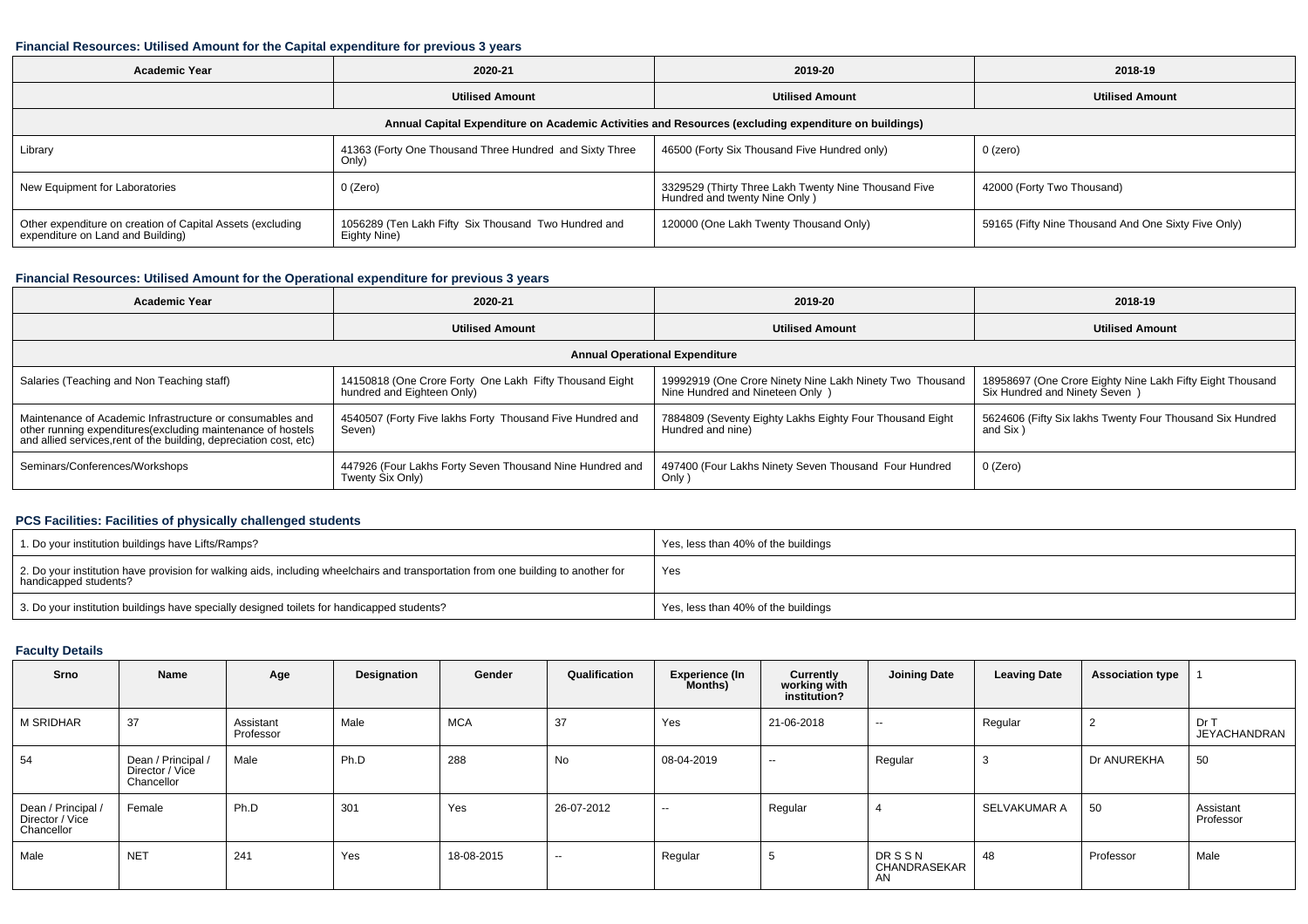| Ph.D                   | 206                    | No                            | 17-06-2019             | $\sim$                        | Regular                  | 6                        | R GAYATHRI               | 41                     | Assistant<br>Professor | Female                 | M. Phil                |
|------------------------|------------------------|-------------------------------|------------------------|-------------------------------|--------------------------|--------------------------|--------------------------|------------------------|------------------------|------------------------|------------------------|
| 212                    | Yes                    | 15-04-2019                    | $\sim$                 | Regular                       | $\overline{7}$           | N<br>CHAMUNDEESW<br>ARI  | 42                       | Assistant<br>Professor | Female                 | <b>NET</b>             | 192                    |
| Yes                    | 01-06-2018             | щ.                            | Regular                | 8                             | <b>T STALIN</b>          | 39                       | Assistant<br>Professor   | Male                   | M. Phil                | 182                    | Yes                    |
| 17-06-2019             | $\sim$                 | Regular                       | 9                      | Dr M ABIRAMI                  | 49                       | Associate<br>Professor   | Female                   | Ph.D                   | 174                    | Yes                    | 27-07-2007             |
| $\sim$                 | Regular                | 10                            | N SARAVANAN            | 33                            | Assistant<br>Professor   | Male                     | M. Phil                  | 103                    | Yes                    | 28-05-2014             | $\sim$                 |
| Regular                | 11                     | Dr B N SURESH<br><b>KUMAR</b> | 51                     | Professor                     | Male                     | Ph.D                     | 341                      | Yes                    | 11-03-2019             | $\sim$                 | Regular                |
| 12                     | V VADIVELU             | 38                            | Assistant<br>Professor | Male                          | M. Phil                  | 161                      | Yes                      | 13-07-2015             | $\sim$                 | Regular                | 13                     |
| Dr S<br>MUTHUKUMAR     | 41                     | Associate<br>Professor        | Male                   | Ph.D                          | 157                      | Yes                      | 19-06-2019               | $\sim$                 | Regular                | 14                     | <b>G SUJATHA</b>       |
| 39                     | Assistant<br>Professor | Female                        | M. Phil                | 157                           | Yes                      | 19-06-2018               | н.                       | Regular                | 15                     | N ARUNAGIRI            | 36                     |
| Assistant<br>Professor | Male                   | <b>MBA</b>                    | 156                    | Yes                           | 30-07-2009               | $\sim$                   | Regular                  | 16                     | Dr R BHARATHI          | 46                     | Assistant<br>Professor |
| Female                 | Ph.D                   | 139                           | Yes                    | 25-06-2012                    | $\overline{\phantom{a}}$ | Regular                  | 17                       | V SHALINI              | 34                     | Assistant<br>Professor | Female                 |
| <b>MCA</b>             | 124                    | Yes                           | 03-11-2011             | ш.                            | Regular                  | 18                       | K SARAVANAN              | 33                     | Assistant<br>Professor | Male                   | M. Phil                |
| 122                    | Yes                    | 01-07-2015                    | $\sim$                 | Regular                       | 19                       | Dr E PAVALAN             | 41                       | Associate<br>Professor | Male                   | Ph.D                   | 120                    |
| Yes                    | 05-06-2018             | щ.                            | Regular                | 20                            | R KARTHIKEYAN            | 34                       | Assistant<br>Professor   | Male                   | M. Phil                | 118                    | Yes                    |
| 22-06-2012             | $\sim$                 | Regular                       | 21                     | M MARIAMMAL<br><b>GLAXINA</b> | 36                       | Assistant<br>Professor   | Female                   | M. Phil                | 116                    | Yes                    | 28-06-2017             |
| $\sim$                 | Regular                | 22                            | C DENSLEY              | 36                            | Assistant<br>Professor   | Female                   | M. Phil                  | 107                    | Yes                    | 09-08-2014             | $\sim$                 |
| Regular                | 23                     | C RAMESH                      | 34                     | Assistant<br>Professor        | Male                     | M. Phil                  | 106                      | Yes                    | 20-06-2016             | $\sim$                 | Regular                |
| 24                     | <b>G JANAKI</b>        | 42                            | Assistant<br>Professor | Female                        | M. Phil                  | 110                      | Yes                      | 10-06-2019             | $\sim$                 | Regular                | 25                     |
| M UMADEVI              | 38                     | Assistant<br>Professor        | Female                 | M. Phil                       | 96                       | Yes                      | 08-01-2015               |                        | Regular                | 26                     | S DEVILATHA            |
| 36                     | Assistant<br>Professor | Female                        | M. Phil                | 93                            | Yes                      | 29-08-2016               | $\overline{\phantom{a}}$ | Regular                | 27                     | Dr G VEERAMANI         | 53                     |
| Assistant<br>Professor | Male                   | Ph.D                          | 383                    | Yes                           | 10-06-2019               | $\overline{\phantom{a}}$ | Regular                  | 28                     | K SURESH               | 32                     | Assistant<br>Professor |
| Male                   | M. Phil                | 83                            | Yes                    | 18-08-2014                    | $\overline{\phantom{a}}$ | Regular                  | 29                       | R SELVAPRABHA          | 34                     | Assistant<br>Professor | Female                 |
| M. Phil                | 82                     | Yes                           | 31-07-2019             | н.                            | Regular                  | 30                       | S ARCHANA                | $30\,$                 | Assistant<br>Professor | Female                 | M. Phil                |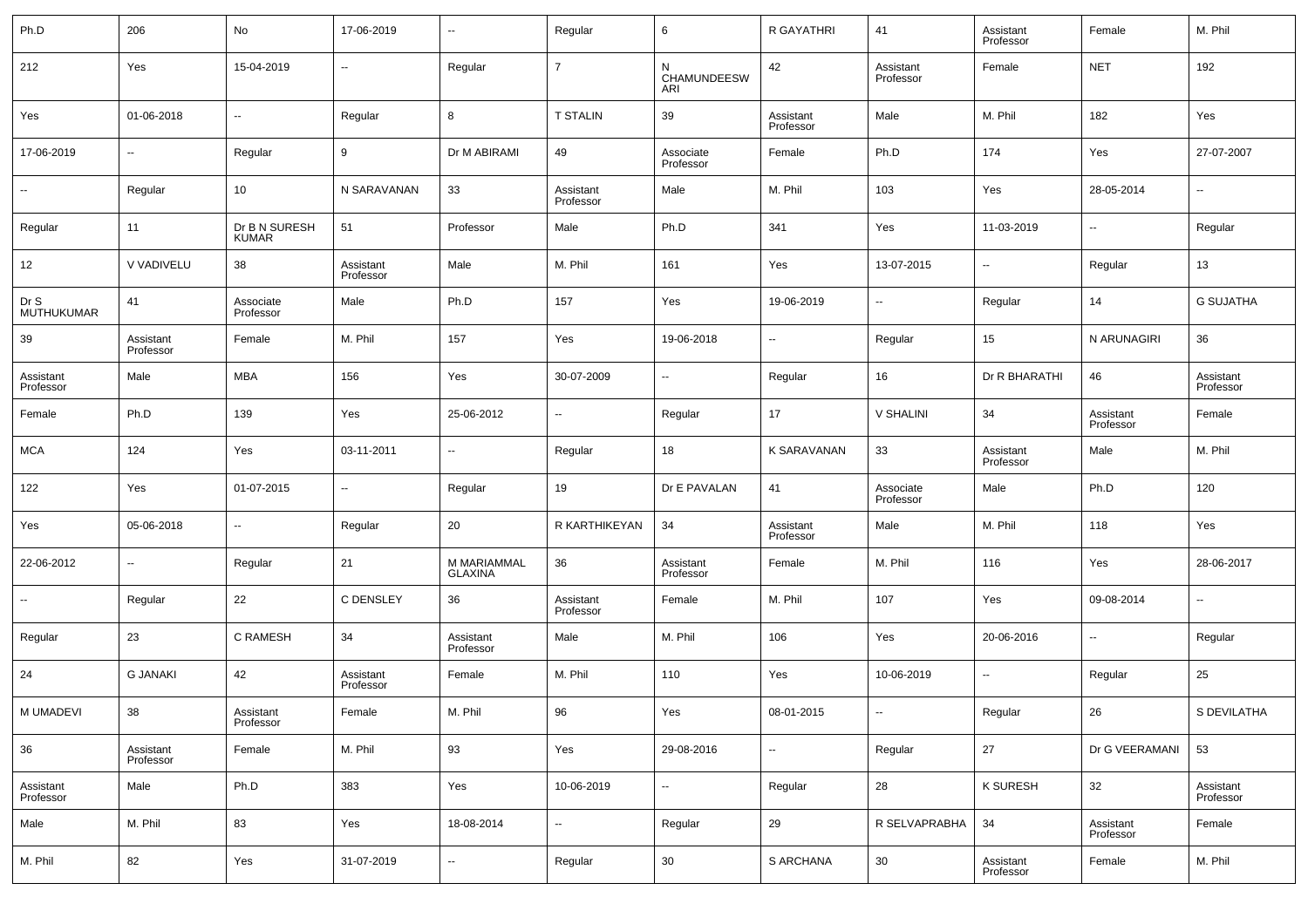| 62                     | Yes                                    | 26-06-2018                      | $\sim$                 | Regular                  | 31                       | R SRIMATHI                          | 29                     | Assistant<br>Professor   | Female                             | M. Phil                | 60                     |
|------------------------|----------------------------------------|---------------------------------|------------------------|--------------------------|--------------------------|-------------------------------------|------------------------|--------------------------|------------------------------------|------------------------|------------------------|
| Yes                    | 01-08-2016                             | -−                              | Regular                | 32                       | R CHITTAL                | 38                                  | Assistant<br>Professor | Female                   | M. Phil                            | 131                    | Yes                    |
| 27-05-2019             | $\sim$                                 | Regular                         | 33                     | C SELVI                  | 30                       | Assistant<br>Professor              | Female                 | M. Phil                  | 55                                 | Yes                    | 08-07-2017             |
|                        | Regular                                | 34                              | C SELVARANI            | 33                       | Assistant<br>Professor   | Female                              | M. Phil                | 49                       | Yes                                | 29-06-2017             | $\sim$                 |
| Regular                | 35                                     | <b>G ROHITH</b>                 | 29                     | Assistant<br>Professor   | Male                     | M. Phil                             | 49                     | Yes                      | 13-03-2019                         |                        | Regular                |
| 36                     | S SUGANTHY                             | 30                              | Assistant<br>Professor | Female                   | M. Phil                  | 49                                  | Yes                    | 07-07-2017               | $\sim$                             | Regular                | 37                     |
| Dr M SENTHIL           | 31                                     | Assistant<br>Professor          | Male                   | Ph.D                     | 120                      | Yes                                 | 27-05-2019             | --                       | Regular                            | 38                     | Dr K<br>SIVAPERUMAL    |
| 31                     | Assistant<br>Professor                 | Male                            | Ph.D                   | 43                       | Yes                      | 06-06-2018                          | ₩.                     | Regular                  | 39                                 | R D KARTHICK           | 30                     |
| Assistant<br>Professor | Male                                   | <b>NET</b>                      | 65                     | Yes                      | 21-01-2019               | --                                  | Regular                | 40                       | M SANDHIYA                         | 26                     | Assistant<br>Professor |
| Female                 | M. Phil                                | 38                              | Yes                    | 21-01-2019               | $\overline{\phantom{a}}$ | Regular                             | 41                     | VIJAYAKEERTHA<br>NA      | 28                                 | Assistant<br>Professor | Female                 |
| M. Phil                | 38                                     | Yes                             | 31-01-2019             | $\sim$                   | Regular                  | 42                                  | D HEMALATHA            | 37                       | Assistant<br>Professor             | Female                 | <b>MBA</b>             |
| 133                    | Yes                                    | 27-06-2018                      | $\sim$                 | Regular                  | 43                       | <b>G NARAYANA</b><br><b>MOORTHY</b> | 26                     | Assistant<br>Professor   | Male                               | M. Phil                | 37                     |
| Yes                    | 25-01-2019                             | $\sim$                          | Regular                | 44                       | P VANI                   | 34                                  | Assistant<br>Professor | Female                   | M. Phil                            | 37                     | Yes                    |
| 12-05-2018             | $\sim$                                 | Regular                         | 45                     | <b>K NAGARAJ</b>         | 27                       | Assistant<br>Professor              | Male                   | M. Phil                  | 60                                 | Yes                    | 08-09-2018             |
| ⊷                      | Regular                                | 46                              | Dr S<br>SANGEETHA      | 37                       | Assistant<br>Professor   | Female                              | M. Phil                | 28                       | Yes                                | 21-03-2019             | $\sim$                 |
| Regular                | 47                                     | М<br>DHANANCHEZHI<br><b>YAN</b> | 27                     | Assistant<br>Professor   | Male                     | M. Phil                             | 37                     | Yes                      | 06-07-2019                         | $\sim$                 | Regular                |
| 48                     | P SUBASH<br>CHINNAPPANAT<br><b>HAN</b> | 27                              | Assistant<br>Professor | Male                     | M. Phil                  | 25                                  | Yes                    | 27-06-2019               | $\sim$                             | Regular                | 49                     |
| R KEERTHIKA            | 26                                     | Assistant<br>Professor          | Female                 | <b>MCA</b>               | 37                       | Yes                                 | 06-07-2019             | $\overline{\phantom{a}}$ | Regular                            | 50                     | S DINESH               |
| 28                     | Assistant<br>Professor                 | Male                            | M. Phil                | 25                       | Yes                      | 13-06-2019                          | Ξ.                     | Regular                  | 51                                 | V SUGANYA              | 31                     |
| Assistant<br>Professor | Female                                 | M. Phil                         | 25                     | Yes                      | 09-07-2019               | ⊶.                                  | Regular                | 52                       | Dr S<br>THANGAMUNIYA<br><b>NDI</b> | 37                     | Assistant<br>Professor |
| Male                   | Ph.D                                   | 48                              | Yes                    | 16-08-2019               | $\overline{\phantom{a}}$ | Regular                             | 53                     | R INDUMATHIY             | 30                                 | Assistant<br>Professor | Female                 |
| M. Phil                | $24\,$                                 | Yes                             | 16-08-2019             | $\overline{\phantom{a}}$ | Regular                  | 54                                  | <b>G SURESH</b>        | 29                       | Assistant<br>Professor             | Male                   | M. Phil                |